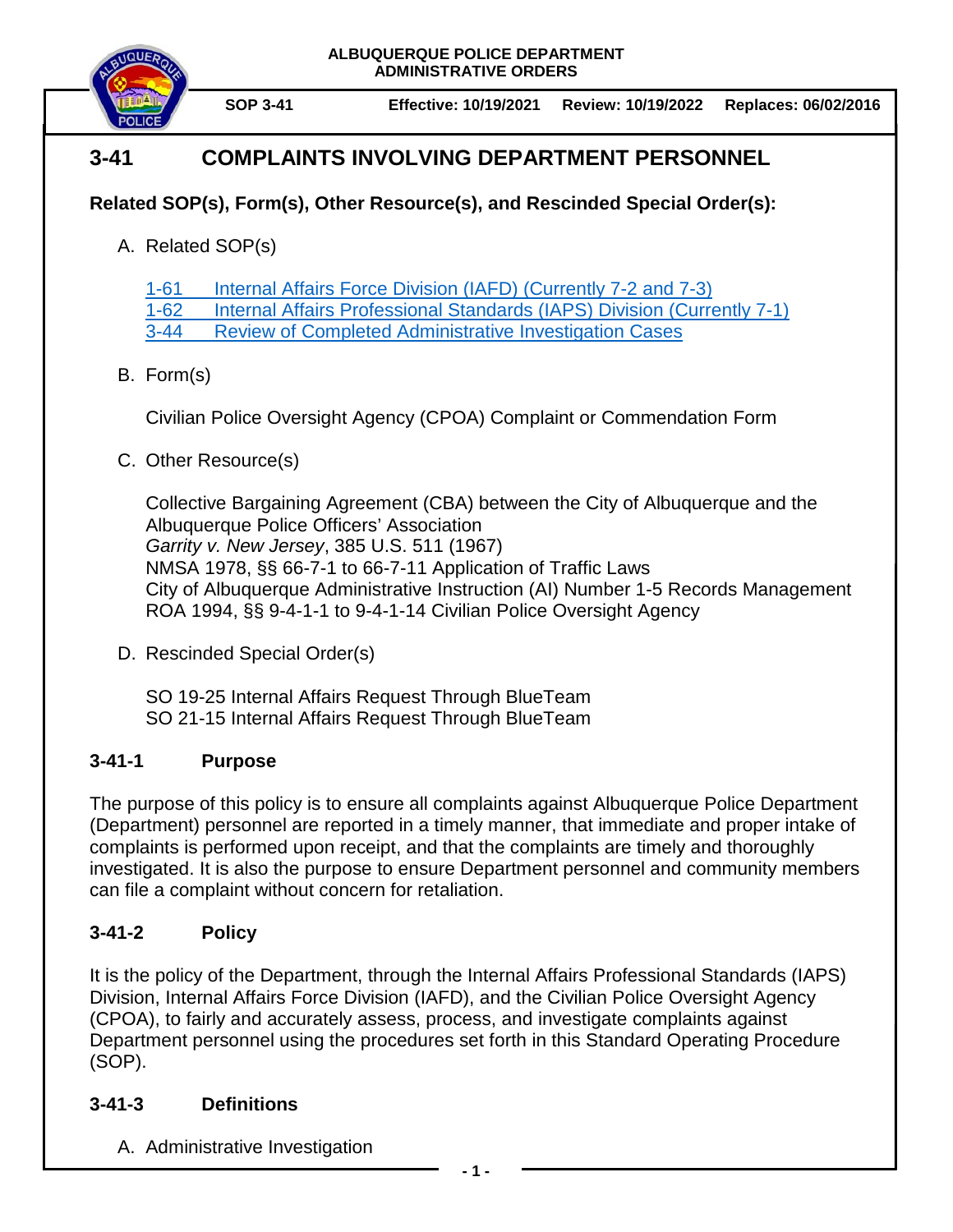

**SOP 3-41 Effective: 10/19/2021 Review: 10/19/2022 Replaces: 06/02/2016**

An investigation into potential violation(s) of Department SOP(s) or City of Albuquerque Personnel Rules and Regulations.

B. Administrative Investigator

Any Department personnel, CPOA personnel, or contracted external investigator charged with conducting an administrative investigation of either a Civilian Police Complaint (CPC) or internal investigation.

C. Apparent Criminal Conduct

*Prima facie* proof of an act or omission, which, if proven, would violate federal law, state law, or other local criminal law, excluding for minor traffic violations.

D. Civilian Police Complaint (CPC)

An external allegation or report about a Department employee's action or failure to act. External allegations are those made by non-Department personnel, other than personnel of the City Attorney's Office and City Administration.

E. Civilian Police Oversight Agency (CPOA)

An independent agency of City government, not part of either the City administration or City Council, which was created by City ordinance and is overseen by a board comprised of community members, consistent with the Civilian Police Oversight Agency Ordinance, ROA 1994, §§ 9-4-1-1 to 9-4-1-14.

The CPOA receives, investigates, and reviews complaints and commendations submitted by community members concerning Department personnel. The CPOA also reviews Department policies, practices, and procedures, in order to provide recommendations throughout the policy development process and ultimately to the Chief of Police.

F. Civilian Police Oversight Agency Board (CPOAB)

A board comprised of community members appointed by City Council tasked with reviewing and making recommendations to the Department on policy, reviewing administrative investigations into officer policy violations and making recommendations for discipline, and reviewing uses of force and other critical incidents to make disciplinary findings.

G. Complaint

An internal report of an act or omission allegedly committed by Department personnel that constitutes a violation of Department SOP; or an alleged violation of a federal law, state law, or other local criminal law.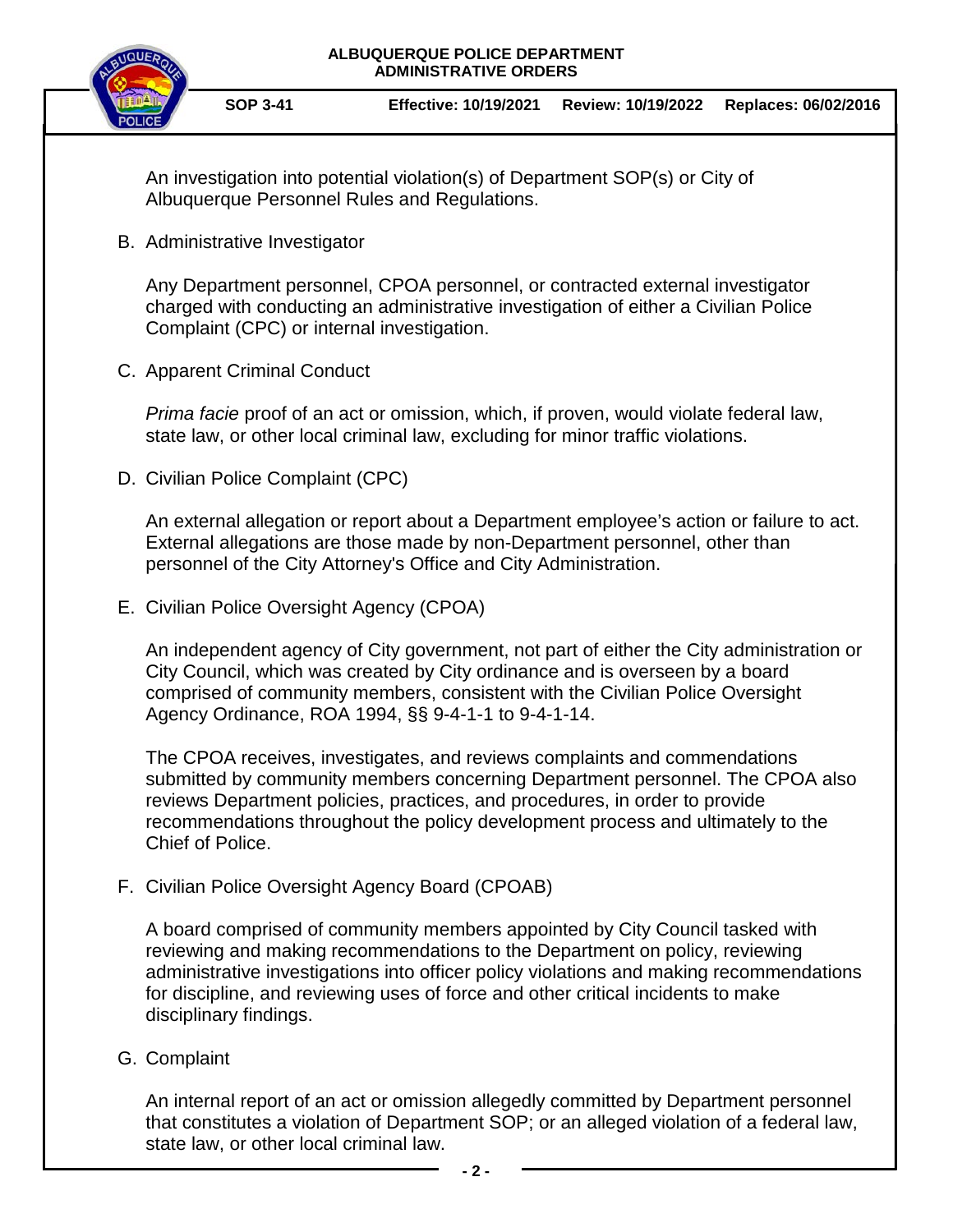

H. Disposition

The outcome of the investigation after determination by the chain of command, including both the final determination and discipline imposed.

I. "FII" Number

A unique investigative number assigned to an allegation of a policy violation for tracking and recording purposes identified by IAFD during a use of force review.

#### J. Findings

- 1. The recommended disposition for each allegation, based upon that totality of the investigation. Each allegation shall result in one of the following findings:
	- a. Administratively Closed: The allegations are duplicative or an investigation cannot be conducted because of the lack of information in the complaint.
		- i. Only the IAPS Division Commander or IAFD Commander can approve this finding.
	- b. Exonerated: The investigation determines, by a preponderance of the evidence, that the alleged conduct did occur but did not violate Department policies, procedures, or training.
	- c. Not Sustained: The investigation is unable to determine, by a preponderance of the evidence, whether the alleged policy violation occurred.
	- d. Sustained: The investigation determined, by a preponderance of the evidence, that the alleged policy violation did occur.
	- e. Unfounded: The investigation determined, by clear convincing evidence, that the alleged policy violation did not occur or did not involve the subject officer.
- K. Force Investigations Section (FIS)

A section within IAFD that investigates uses of force, consistent with SOP Internal Affairs Force Division.

L. "I" Number

A unique investigative number assigned by the IAPS Division to an allegation of policy violation for tracking and recording purposes.

M. Internal Affairs (IA)

The Divisions of the Department responsible for fairly, impartially, and thoroughly investigating internal complaints of policy violations by Department personnel and uses of force.

N. Internal Affairs Force Division (IAFD)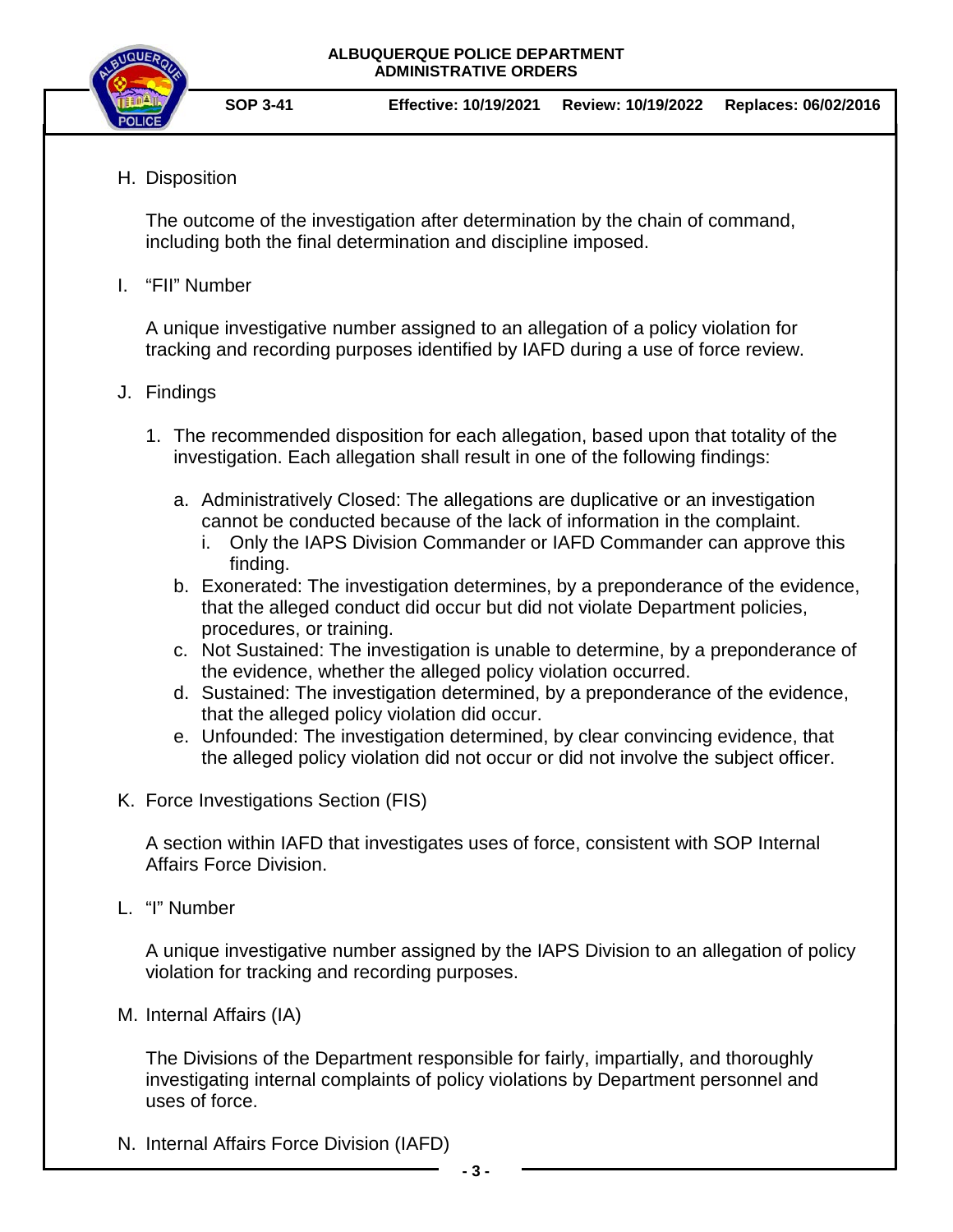

**SOP 3-41 Effective: 10/19/2021 Review: 10/19/2022 Replaces: 06/02/2016**

The administrative investigative body for the Department that reviews uses of force and certain policy violations related to the use of force.

O. Internal Affairs Professional Standards (IAPS) Division

The administrative investigative body for the Department that investigates alleged policy violations from internal complaints.

P. Internal Affairs Request (IAR)

A formal, written request for an Internal Affairs (IA) investigation.

Q. Internal Complaints

Complaints made by Department personnel, the City Attorney's Office, or City Administration alleging policy violations.

R. Internal Force Complaints

Complaints made by Department personnel or identified during a use of force investigation alleging an out of policy use of force or show of force at any level.

S. Mediation

The process of resolving a conflict through discussion, negotiation, and compromise, without formal investigation or fact-finding. Mediation is appropriate when a complaint does not present a policy violation, but instead indicates interpersonal conflict or an employee or community member's misunderstanding of Department SOP(s).

T. Minor Policy Violations

Conduct that, if sustained, would result in discipline or corrective action less severe than a suspension based on the Chart of Sanctions.

U. Minor Traffic Violations

Violations of New Mexico statutes (NMSA 1978, §§ 66-7-1 to 66-7-11), except driving while under the influence of intoxicating liquor or drugs (DWI), reckless driving, leaving the scene of an accident, and vehicular homicide, or violations of analogous laws of other states. Parking violations are neither minor traffic violations nor apparent criminal conduct.

V. Preliminary Investigation

The assessment and initial investigation into the allegations of the complaint.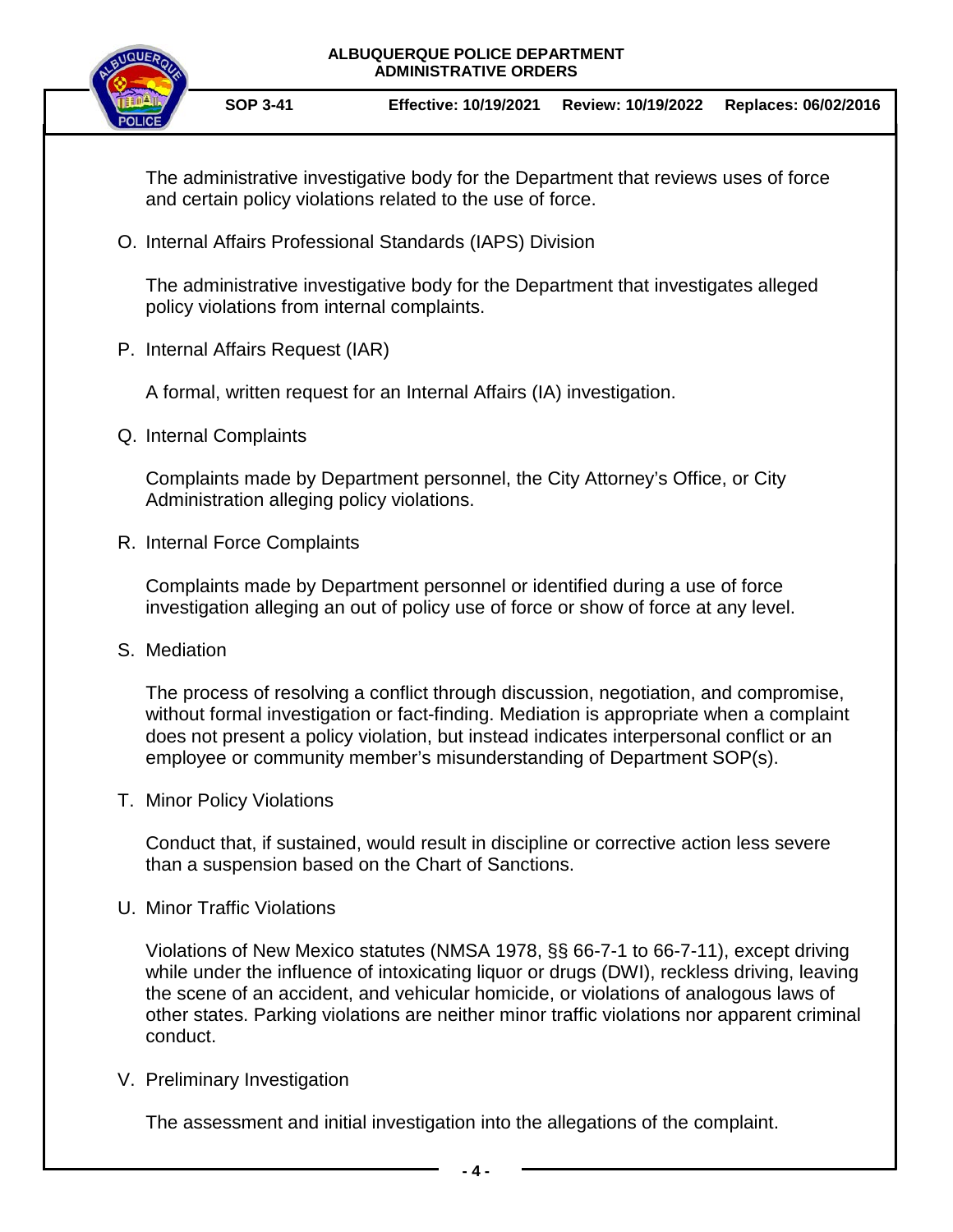

**SOP 3-41 Effective: 10/19/2021 Review: 10/19/2022 Replaces: 06/02/2016**

### W. Policy Violation

A violation of Department policies or procedures; violation of federal, state, or local criminal laws; constitutional violations, whether criminal or civil; violation of personnel rules; or violation of administrative rules or regulations.

X. Retaliation

Conduct or action designed to serve as retribution against another, including any deliberate, purposeful actions or failures to act that cause or could reasonably expect to cause physical harm, property damage, significant emotional stress, or some other serious negative outcome.

Y. Serious Policy Violation

Conduct that, if sustained, would result in discipline of a suspension, demotion, or dismissal.

#### **3-41-4 Procedures**

- A. Reporting Policy Violations, Encouraging Reporting, and Prohibiting Retaliation **5**
	- 1. Department personnel shall report all known policy violations and all policy violations of which they reasonably should have known about.
	- 2. Department personnel shall encourage community members to promptly report complaints so that full investigations can be conducted expeditiously and the full range of disciplinary and corrective action be available for consideration.
	- 3. Department personnel shall not discourage either Department personnel or community members from reporting policy violations or making complaints. Retaliation against personnel or community members who report a policy violation or file a complaint. Failure to cooperate with an investigation of policy violation, is grounds for discipline, up to and including termination of employment.
	- 4. Department personnel shall not take any adverse action against any individual or group, including both Department personnel and the community, in response to that individual or group reporting alleged policy violations or filing a CPC and participating in the investigation.

### B. Complaints

**2**

**1**

**6**

- 1. The Department shall accept complaints regardless of when they are filed.
- 2. Department personnel shall assist anyone wishing to file a complaint.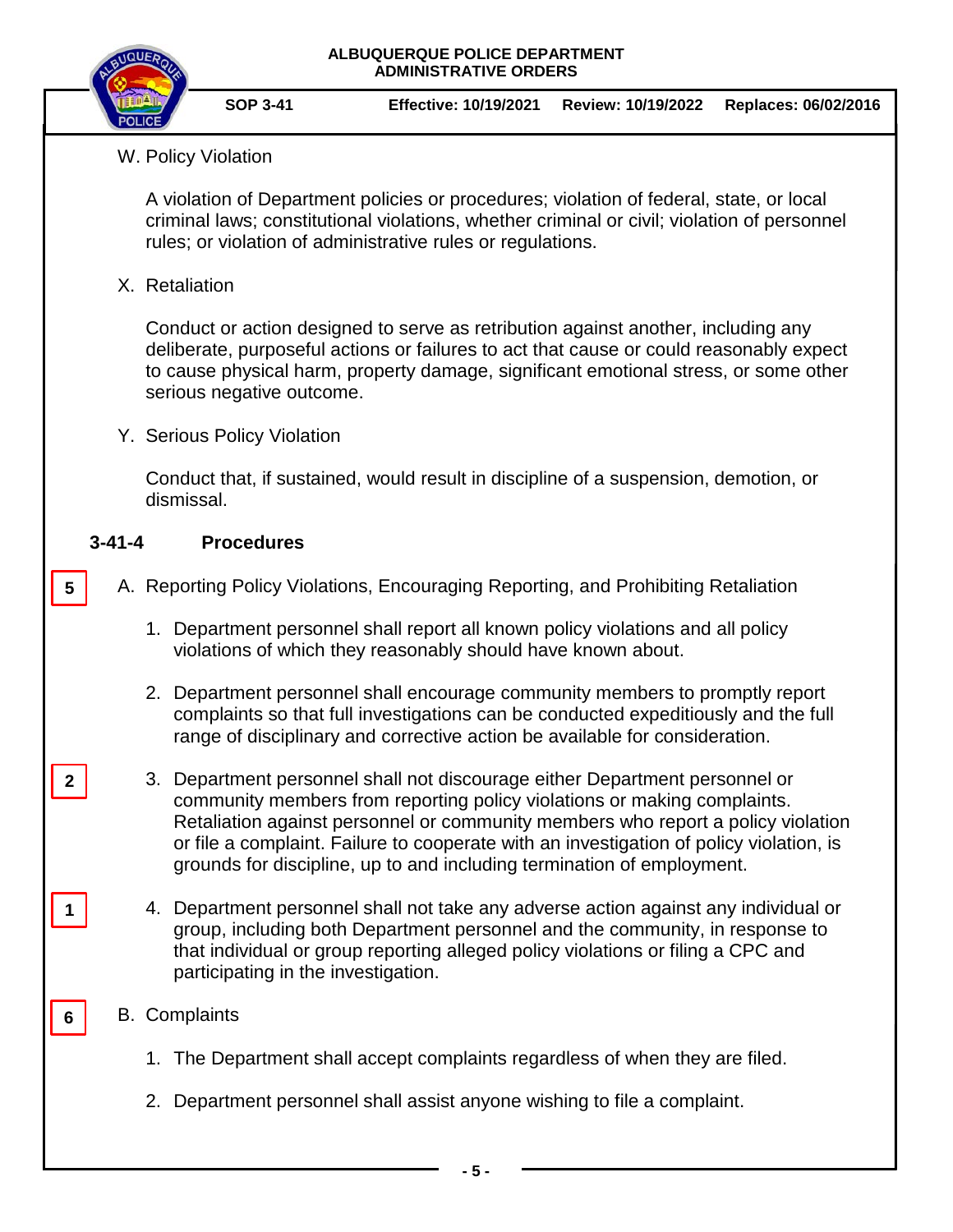

**SOP 3-41 Effective: 10/19/2021 Review: 10/19/2022 Replaces: 06/02/2016**

- 3. Department personnel who have, or reasonably should have, knowledge of potential policy violation(s) shall complete an Internal Affairs Request (IAR) through the IA database web application no later than twenty-four (24) hours after obtaining that knowledge.
	- a. The report does not have to be approved through the personnel's chain of command; however, the commander/division head of the employee who is the subject of the complaint shall be copied on the IAR entry.
	- b. Department personnel shall use the IAR template through the IA database web application and include a summary of all the incident details and the reported policy violation(s).
- 4. The Department shall track allegations regarding policy violations involving individuals experiencing homelessness, behavioral health issues, and/or who are developmentally delayed, whether or not these conditions are related to a complaint.

### **3-41-5 Civilian Police Complaints (CPC)**

A. Resources

**6**

**6**

- 1. All Department personnel shall familiarize themselves with the resources available to assist community members with their complaints against the Department and/or its personnel. The resources are:
	- a. CPOA phone number (505-924-3770);
	- b. CPOA website [\(https://www.cabq.gov/cpoa\)](https://www.cabq.gov/cpoa);
	- c. CPOA email address [\(cpoa@cabq.gov\)](mailto:cpoa@cabq.gov); and
	- d. CPOA Complaint or Commendation Forms and brochures in English and Spanish, which are located at all Department substations, libraries, IAFD, the IAPS Division, community centers, the Department law enforcement center, [APDon-line.com,](https://www.apdonline.com/) and the CPOA office;
- 2. All sworn personnel shall carry CPOA Complaint or Commendation Forms in English and Spanish in their Department-issued vehicles. Sworn personnel shall provide the CPOA Complaint or Commendation Form to anyone who indicates they are making a complaint or commendation, or who would like to register to make a complaint or commendation regarding Department personnel.
- 3. Complaints made by community members can be entered into the IA database web application without printing the CPOA Complaint or Commendation Form.
- B. Receipt of Civilian Police Complaints (CPC)
	- 1. Telephone and In-Person Complaints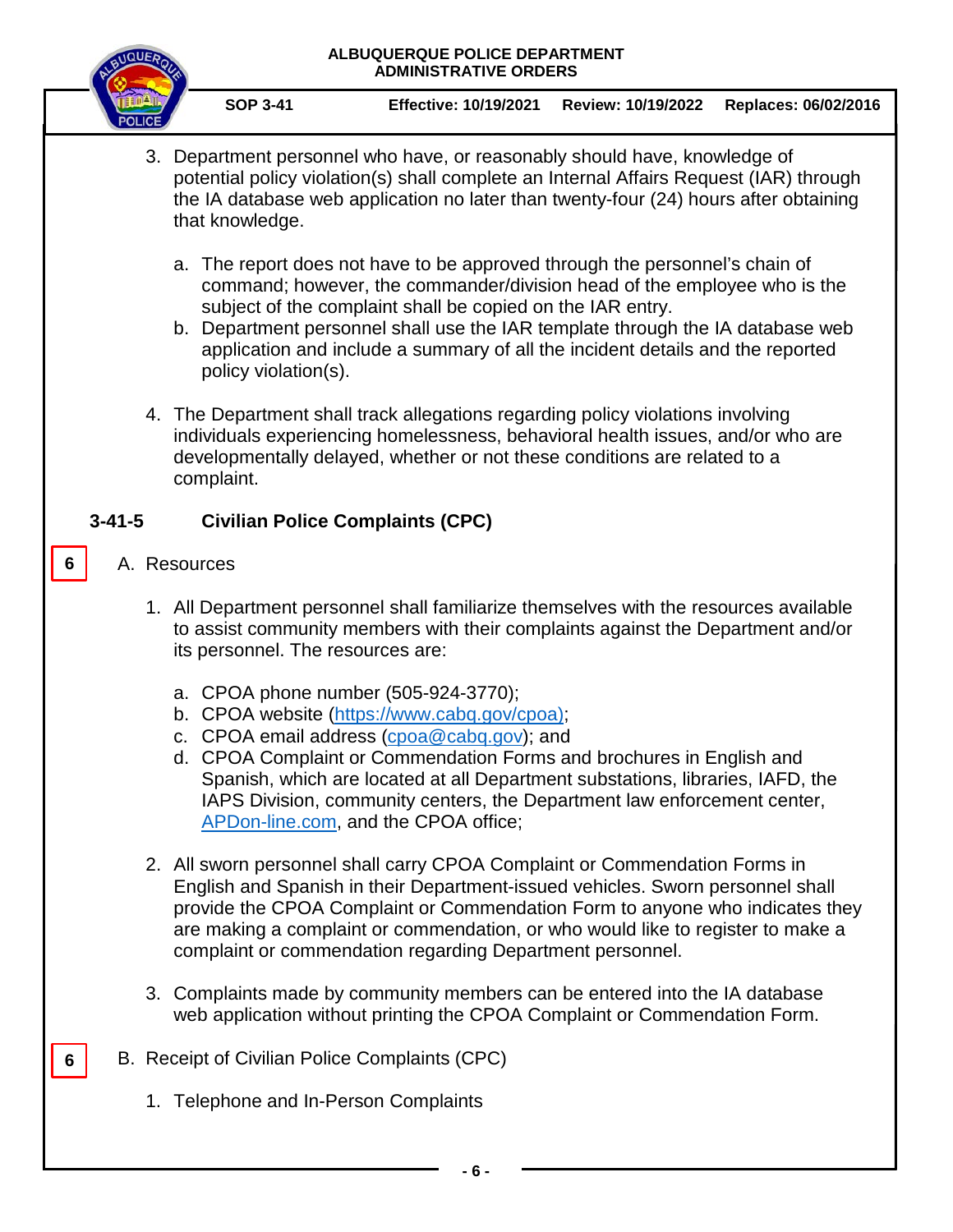

**SOP 3-41 Effective: 10/19/2021 Review: 10/19/2022 Replaces: 06/02/2016**

- a. When a community member makes a complaint, either in-person or telephonically, Department personnel contacted by the community member shall notify a supervisor who, if available, shall respond to the scene, commence the complaint intake process, and speak with and assist the community member.
- b. If a supervisor is unavailable, Department personnel shall advise the community member of the resources available to initiate an investigation into their complaint and, at the community member's preference, assist them in completing a CPOA Complaint or Commendation Form with all provided details.
- c. Department personnel shall enter the CPOA Complaint or Commendation Form into the IA database web application within twenty-four (24) hours of being informed by an individual wishing to file a complaint or commendation.
- d. Department personnel shall endeavor to provide the community member with the CPOA Complaint or Commendation Form, consistent with this SOP; however, if Department personnel are unable to provide the form, they shall advise the community member about the resources available for initiating a complaint and offer to contact a supervisor to come out and assist the community member with filing a complaint.
- e. The community member has the choice of using the resources provided or speaking with a supervisor.
	- i. Department personnel shall notify a supervisor of an interest in making a complaint even if the community member elects not to have a supervisor come out. When feasible, the supervisor shall submit a CPOA Complaint or Commendation Form, consistent with this SOP.
- 2. Written Complaints
	- a. Complaints received by mail, electronic mail, or facsimile shall be promptly forwarded to a supervisor by Department personnel receiving the complaint.
	- b. The supervisor shall enter the complaint into the IA database web application within twenty-four (24) hours.
- 3. Complaints Related to a Judicial Proceeding
	- a. On an annual basis, the IAPS Division Commander shall notify, in writing, the chief judges from the Second Judicial District Court, the Bernalillo County Metropolitan Court, U.S. District Court, the District Attorney's Office, and Public Defender's Office of the complaint process, and request that any judicial or prosecutorial findings of officer misconduct be forwarded to the IAPS Division. The IAPS Division shall keep records of annual notifications and responses, consistent with the City's record retention policy.
	- b. Complaints received from any of these entities shall be handled as a complaint from a community member and entered into the IA database web application within twenty-four (24) hours.
	- c. If complaints relating to a judicial proceeding are made by Department personnel or an employee of the City Attorney's Office or City Administration, they shall be investigated as internal complaints.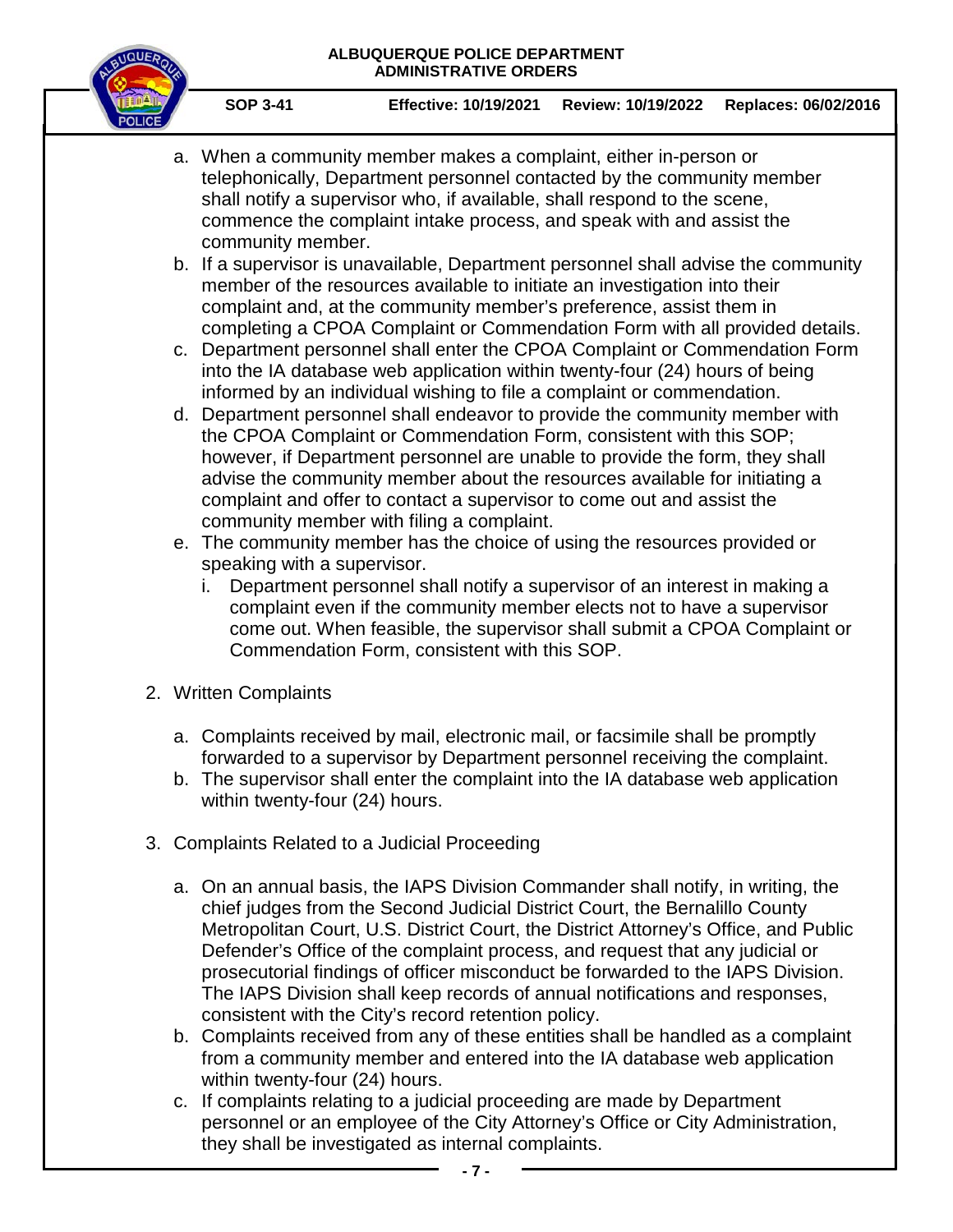

**SOP 3-41 Effective: 10/19/2021 Review: 10/19/2022 Replaces: 06/02/2016**

- 4. Third-Party or Anonymous Complaints
	- a. A person is allowed to file a complaint on behalf of another person.
	- b. A person is allowed to file a complaint even when the person had no direct involvement in or first-hand knowledge of the incident the person is complaining about.
	- c. A person is allowed to file a complaint anonymously.
	- d. These types of complaints shall be accepted, assessed, processed, and investigated in the same manner as any other complaint.
- 5. Department Personnel's Responsibilities for Civilian Police Complaints
	- a. Department personnel shall:
		- i. Provide their name and man number when requested by a member of the community;
		- ii. Immediately notify a supervisor when a community member requests a CPOA Complaint or Commendation Form and/or immediately notify a supervisor when a community member wishes to make a complaint;
		- iii. Fully cooperate with all community member complaint investigations to include:
			- 1. Truthfully answering all questions; and
			- 2. Providing requested City-owned items/documents under their control.
		- iv. For Department personnel who are summoned regarding a CPC, notify their first line supervisor upon notification; and
			- 1. Supervisors shall facilitate the person's appearance.
		- v. Report for interviews on time.
- 6. Supervisor Duties for Civilian Police Complaints
	- a. Supervisors shall:
		- i. Respond to the scene when they are notified that a community member requests to make a CPC or has requested them;
		- ii. Ensure the CPOA Complaint or Commendation Form is filled out as thoroughly as possible and entered into the IA database web application within twenty-four (24) hours of receiving the complaint alleging policy violation;
		- iii. If supervisors are notified of a complaint about an allegation of policy violation that just occurred, take additional investigatory steps by:
			- 1. Interviewing the complainant;
			- 2. Gathering any relevant evidence;
			- 3. Identifying all potential witnesses; and
			- 4. Identifying the employee(s) involved.
		- iv. Immediately inform the employee's chain of command and the IAPS Division when they are notified of an allegation of apparent criminal conduct by a Department employee.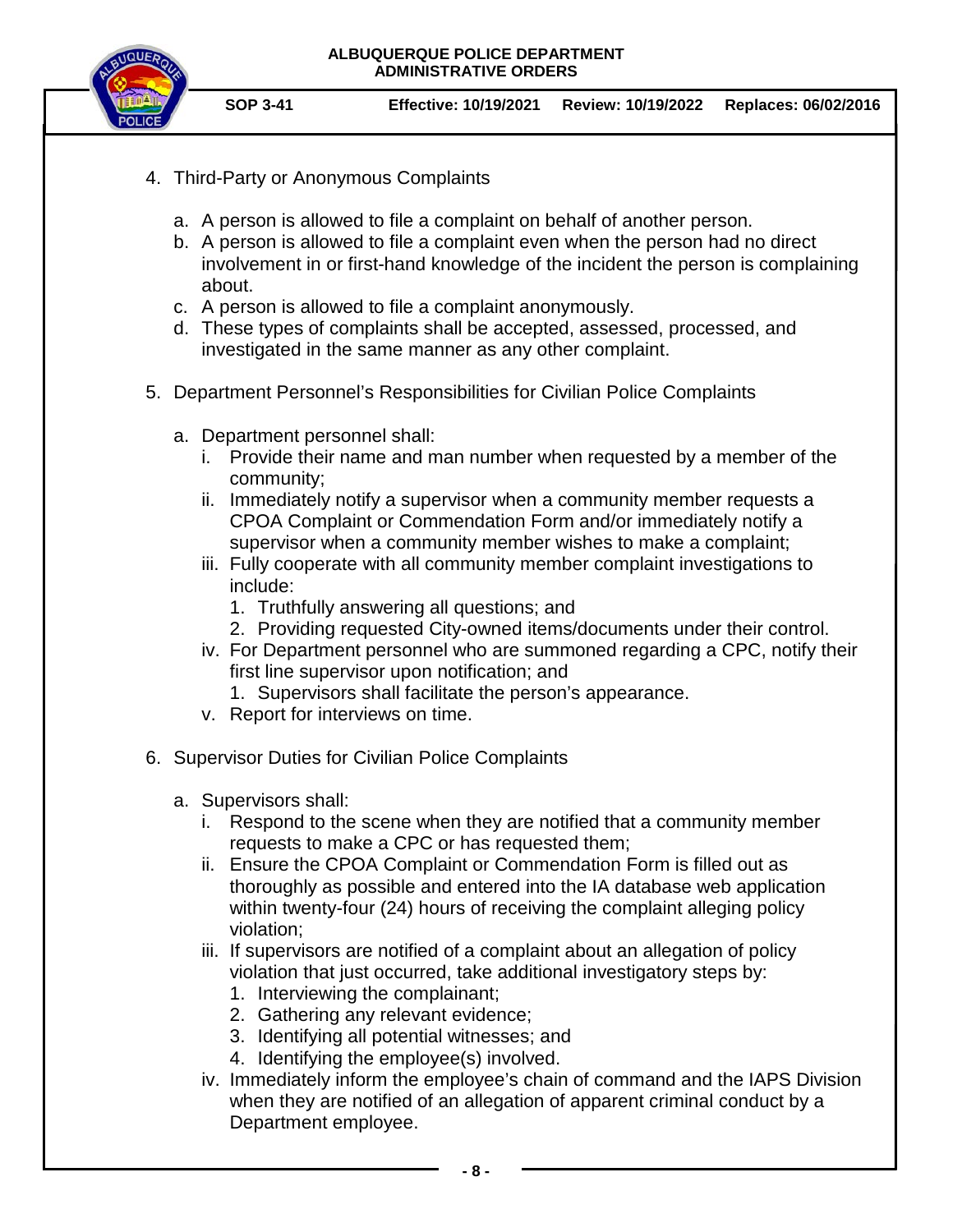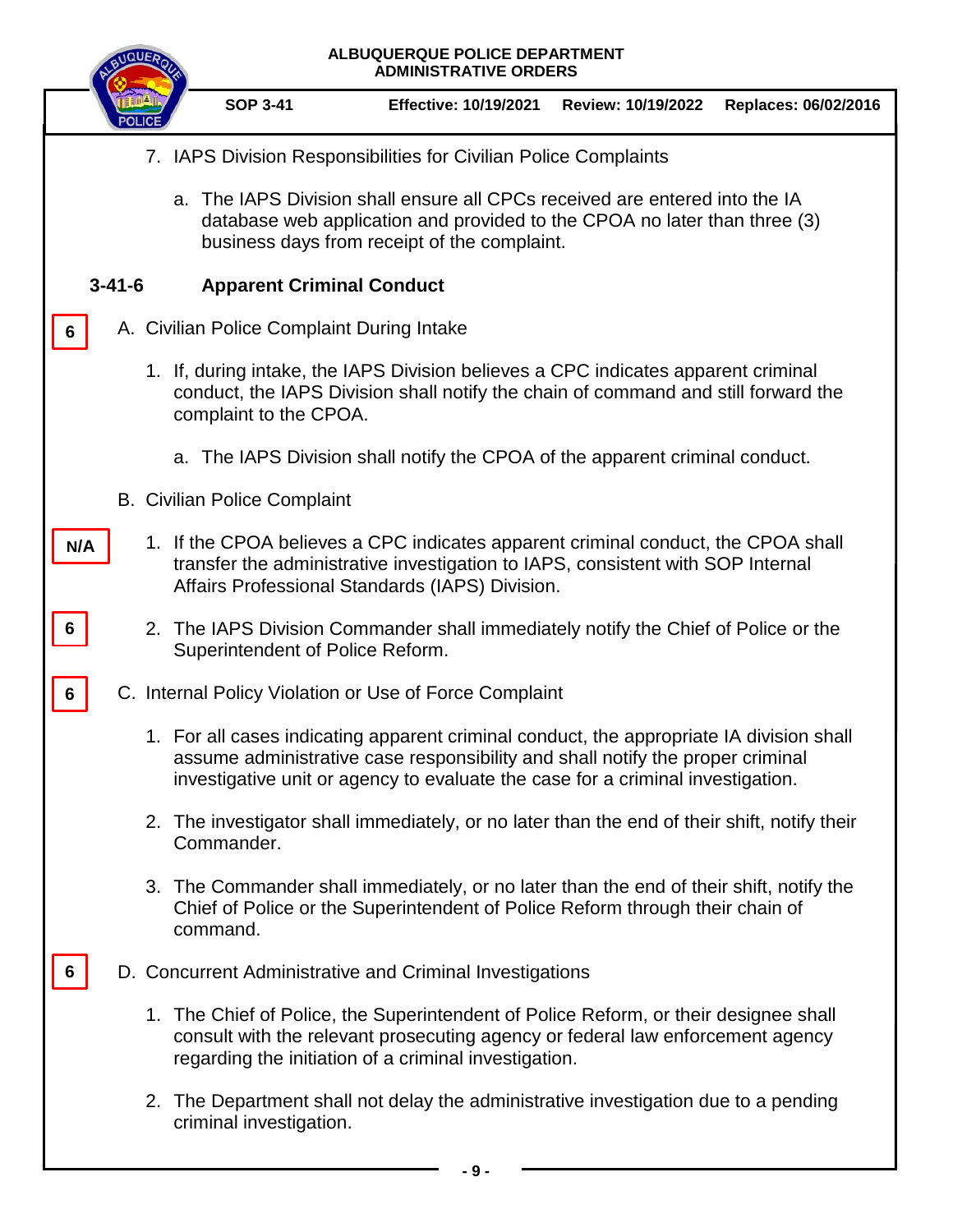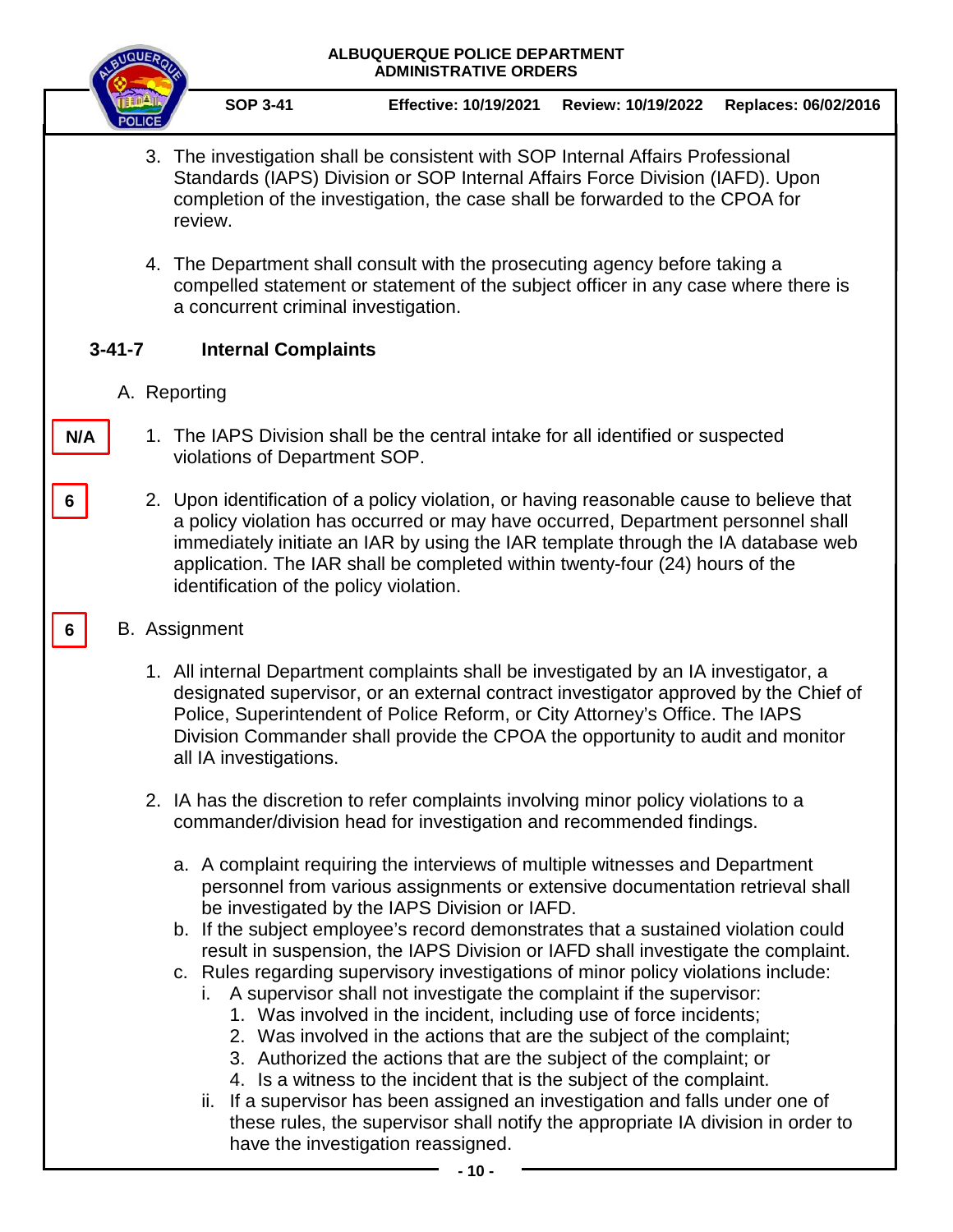

- d. If the chain of command disagrees with the assignment, they may appeal to the Chief of Police or Superintendent of Police Reform who will make the final decision.
- 3. Internal complaints against IA or any personnel assigned to these divisions shall be investigated by a designee of the Chief of Police or Superintendent of Police Reform.
- 4. If a criminal investigation is being conducted or may be conducted:
	- a. Where there is probable cause to believe an employee has committed a crime, an investigator shall not compel an employee to provide a statement, nor issue a *Garrity* warning, until after consulting with the relevant prosecuting agency and obtaining approval of the Chief of Police or the Superintendent of Police Reform.
	- b. The criminal and administrative investigations shall be conducted concurrently.
	- c. Department personnel shall not share information obtained during administrative investigations with law enforcement officers and prosecutors conducting a criminal investigation.
	- d. Department personnel conducting administrative investigations may receive information from the criminal investigator, attend briefings by the criminal investigator, and observe interrogations by the criminal investigator only through a monitor system.
- 5. Investigation Timelines
	- a. Internal complaint investigations shall be completed within the deadlines set forth in the CBA.
	- b. The IA division commanding officer determines whether an investigation is complete, and shall approve the completed investigation.
	- c. The investigation shall be considered completed after an IA division commanding officer approves the completed investigation.
	- d. The Chief of Police has the discretion to grant an extension, when necessary, not to exceed any deadlines required by the CBA.
		- i. A longer extension may be granted in extenuating circumstances, with the negotiated approval of the recognized exclusive bargaining agent, such as military deployments, officer hospitalizations, and extended absences, upon agreement by the Chief of Police or their designee and the employee or their representative.
	- e. Review and final approval of the investigative findings and imposition of the appropriate discipline shall be completed by a Commander, Deputy Chief, Chief of Police, or the Superintendent of Police Reform within the timeline determined by the CBA.

### **5 3-41-8 Search of Personal and Department Property**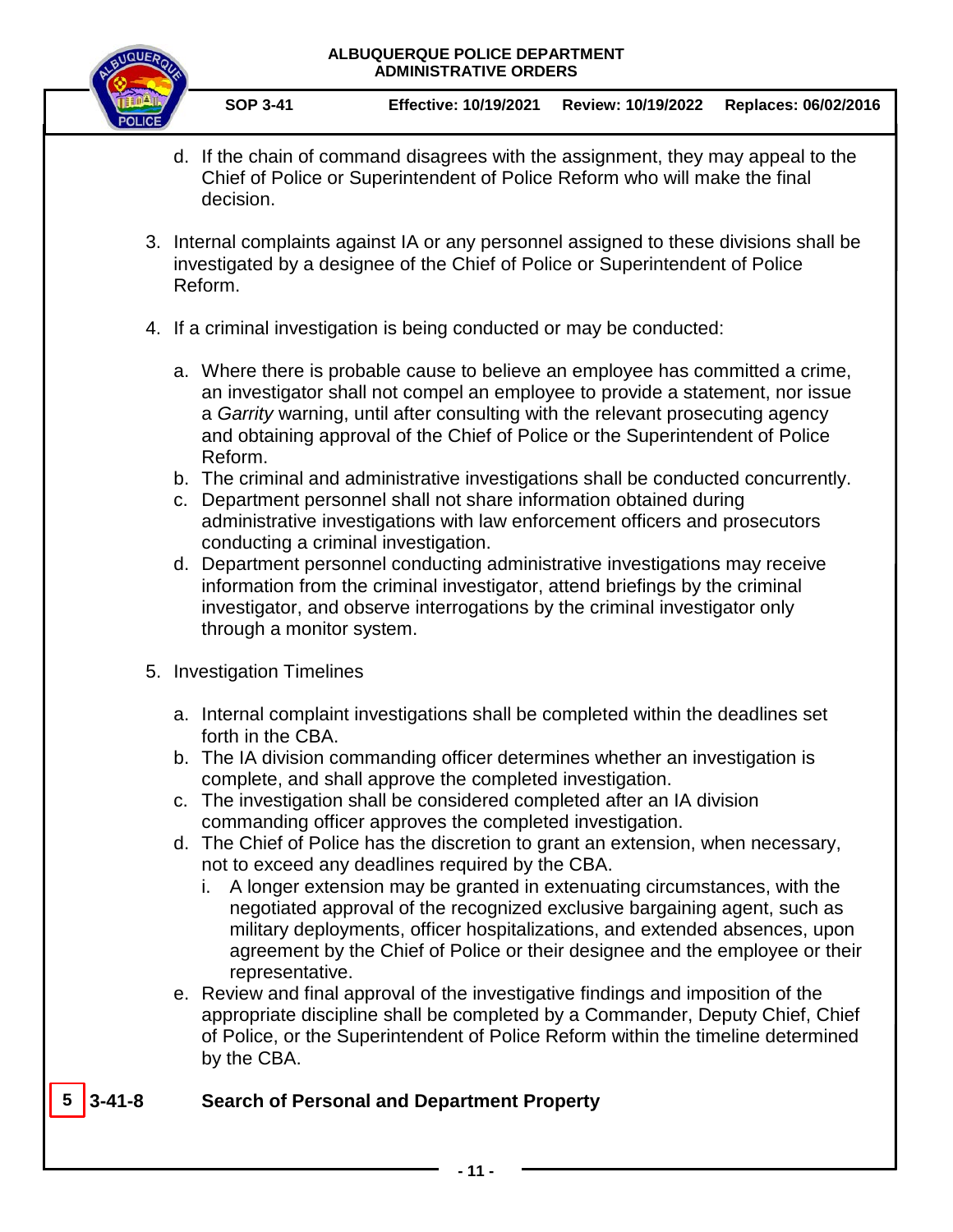|              | ALBUQUERQUE POLICE DEPARTMENT<br><b>ADMINISTRATIVE ORDERS</b>   |                                                                                                                                                                                                                                                                                                                                                                                                                                                                                                                                                |                                           |                                                                                                                                                                                                                                                                                                            |                    |                      |  |  |  |  |
|--------------|-----------------------------------------------------------------|------------------------------------------------------------------------------------------------------------------------------------------------------------------------------------------------------------------------------------------------------------------------------------------------------------------------------------------------------------------------------------------------------------------------------------------------------------------------------------------------------------------------------------------------|-------------------------------------------|------------------------------------------------------------------------------------------------------------------------------------------------------------------------------------------------------------------------------------------------------------------------------------------------------------|--------------------|----------------------|--|--|--|--|
|              |                                                                 |                                                                                                                                                                                                                                                                                                                                                                                                                                                                                                                                                | <b>SOP 3-41</b>                           | <b>Effective: 10/19/2021</b>                                                                                                                                                                                                                                                                               | Review: 10/19/2022 | Replaces: 06/02/2016 |  |  |  |  |
|              |                                                                 | time.                                                                                                                                                                                                                                                                                                                                                                                                                                                                                                                                          |                                           | A. Department-issued property and Department facilities are subject to search at any                                                                                                                                                                                                                       |                    |                      |  |  |  |  |
|              |                                                                 | B. Tangible personal property can be searched when it is subject to an administrative<br>investigation or when the employee is interviewed about Department or City property.<br>Otherwise, personal property shall be searched only with permission of the person in<br>lawful possession and actual control of the property, or pursuant to a valid search<br>warrant or warrantless search that constitutes a legal exception to the warrant<br>requirement as recognized by New Mexico courts or when a valid search warrant is<br>issued. |                                           |                                                                                                                                                                                                                                                                                                            |                    |                      |  |  |  |  |
|              | $3 - 41 - 9$                                                    |                                                                                                                                                                                                                                                                                                                                                                                                                                                                                                                                                |                                           | <b>Cooperation During An Investigation</b>                                                                                                                                                                                                                                                                 |                    |                      |  |  |  |  |
|              |                                                                 |                                                                                                                                                                                                                                                                                                                                                                                                                                                                                                                                                | assigned investigator.                    | A. All Department personnel are required to cooperate with the IAPS Division or IAFD,<br>and CPOA investigations, including appearing for an interview when requested by any                                                                                                                               |                    |                      |  |  |  |  |
|              |                                                                 |                                                                                                                                                                                                                                                                                                                                                                                                                                                                                                                                                |                                           | B. Department personnel shall respond, and respond truthfully, to all questions by<br>personnel conducting administrative investigations.                                                                                                                                                                  |                    |                      |  |  |  |  |
|              |                                                                 |                                                                                                                                                                                                                                                                                                                                                                                                                                                                                                                                                | control to the investigator upon request. | C. Department personnel shall provide any and all documents and evidence under their                                                                                                                                                                                                                       |                    |                      |  |  |  |  |
|              |                                                                 |                                                                                                                                                                                                                                                                                                                                                                                                                                                                                                                                                |                                           | D. Investigators shall ensure the supervisor of any employee to be interviewed is notified<br>of the pending interview unless notice would jeopardize the investigation.                                                                                                                                   |                    |                      |  |  |  |  |
| $\mathbf{7}$ |                                                                 | interviews                                                                                                                                                                                                                                                                                                                                                                                                                                                                                                                                     |                                           | E. The supervisor of the employee shall facilitate the employee's appearance for                                                                                                                                                                                                                           |                    |                      |  |  |  |  |
|              | <b>Additional Investigation Considerations</b><br>$3 - 41 - 10$ |                                                                                                                                                                                                                                                                                                                                                                                                                                                                                                                                                |                                           |                                                                                                                                                                                                                                                                                                            |                    |                      |  |  |  |  |
|              |                                                                 |                                                                                                                                                                                                                                                                                                                                                                                                                                                                                                                                                |                                           | A. The use of any deception detection examination or technique shall be consistent with<br>the current CBA that applies to the employee. If the CBA does not apply, such use<br>may be allowed only by order of the Chief of Police after all other reasonable<br>investigative techniques were exhausted. |                    |                      |  |  |  |  |
|              |                                                                 |                                                                                                                                                                                                                                                                                                                                                                                                                                                                                                                                                | Department.                               | B. Photographs taken by Department personnel as part of a criminal investigation may be<br>used in an administrative investigation, as well as photographs on file with the                                                                                                                                |                    |                      |  |  |  |  |
|              |                                                                 |                                                                                                                                                                                                                                                                                                                                                                                                                                                                                                                                                | may be used in an internal investigation. | C. Department personnel shall not be directed to participate in a line-up as part of an<br>internal investigation; however, the results of a line-up conducted in a criminal case                                                                                                                          |                    |                      |  |  |  |  |
|              |                                                                 |                                                                                                                                                                                                                                                                                                                                                                                                                                                                                                                                                |                                           | D. Department personnel are not required to disclose information regarding their financial<br>information unless all other reasonable investigative means have been exhausted or                                                                                                                           |                    |                      |  |  |  |  |